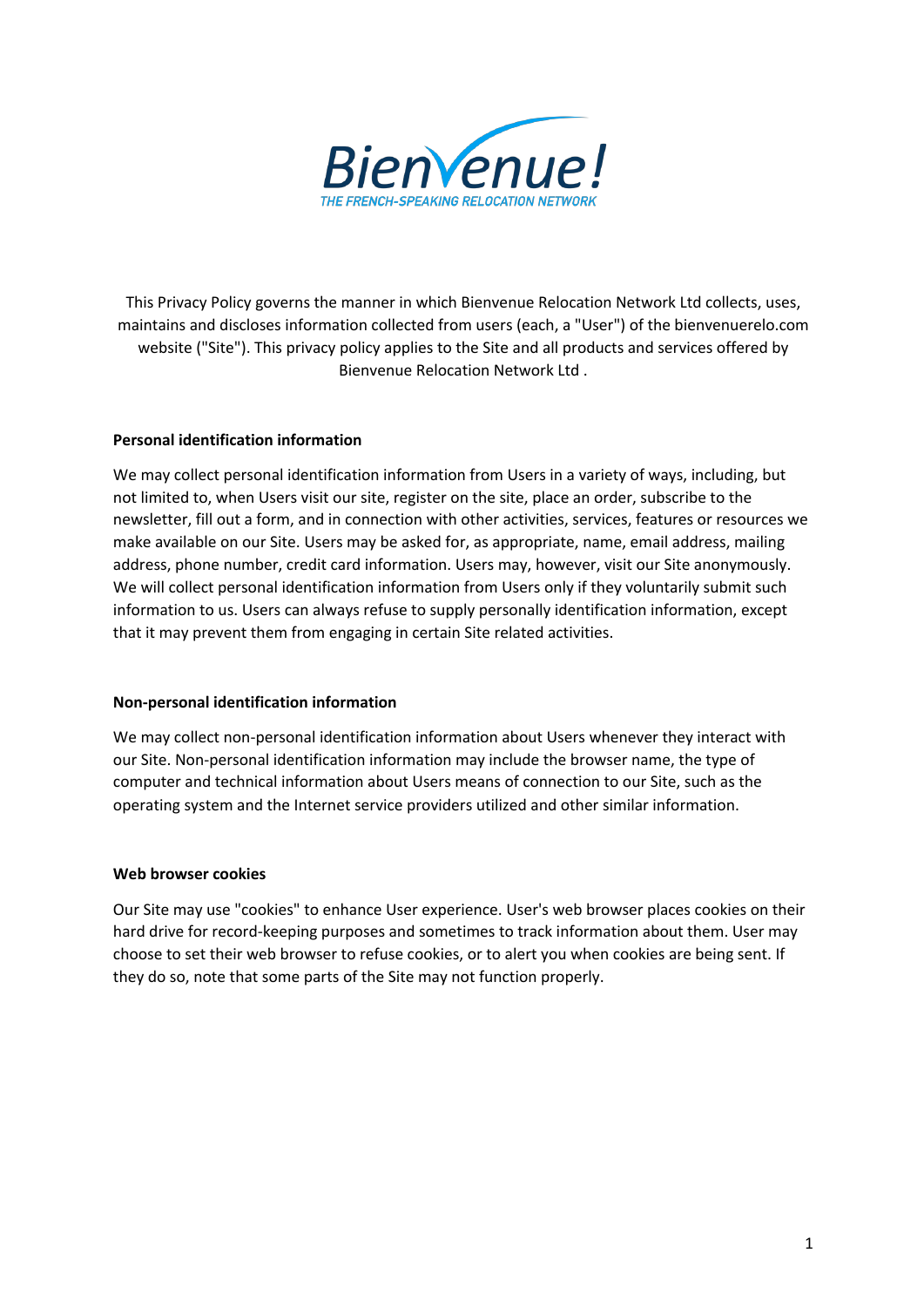#### **How we use collected information**

Bienvenue Relocation Network Ltd may collect and use Users personal information for the following purposes:

- To send periodic emails about the status of our services

We may use the email address to send User information and updates pertaining to their order. It may also be used to respond to their inquiries, questions, and/or other requests.

- To conduct our services for clients

We may use the information Users provide about themselves when dealing with third parties. We do not share this information with outside parties except to the extent necessary to provide the service.

#### **How we protect your information**

We adopt appropriate data collection, storage and processing practices and security measures to protect against unauthorized access, alteration, disclosure or destruction of your personal information, username, password, transaction information and data stored on our Site.

All our electronic devices are protected by a reputed security services supplier. Security updates are implemented in real time, so that we are always protected against the latest digital threats.

### **Sharing your personal information**

We do not sell, trade, or rent Users personal identification information to others. We may share generic aggregated demographic information not linked to any personal identification information regarding visitors and users with our business partners, trusted affiliates and advertisers for the purposes outlined above. We may use third party service providers to help us operate our business and the Site or administer activities on our behalf, such as sending out newsletters or surveys. We may share your information with these third parties for those limited purposes provided that you have given us your permission.

### **Third party websites**

Users may find advertising or other content on our Site that link to the sites and services of our partners, suppliers, advertisers, sponsors, licensors and other third parties. We do not control the content or links that appear on these sites and are not responsible for the practices employed by websites linked to or from our Site. In addition, these sites or services, including their content and links, may be constantly changing. These sites and services may have their own privacy policies and customer service policies. Browsing and interaction on any other website, including websites which have a link to our Site, is subject to that website's own terms and policies.